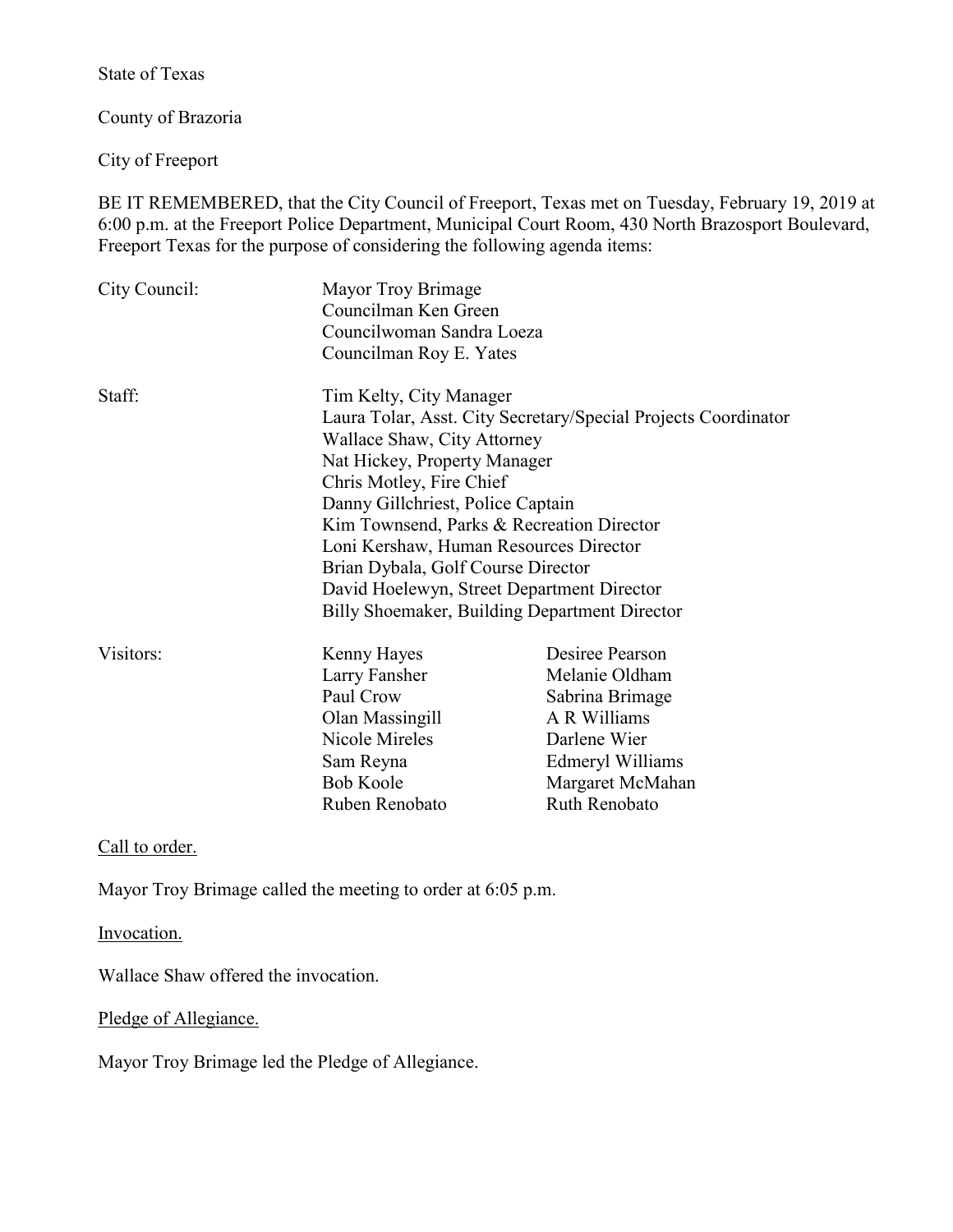# Citizen's Comments

Larry Fansher spoke regarding the 25' lots. He stated that Reality World was led to believe the Board of Adjustments would approve. He added that the Economic Development Corporation failed to talk to the residents and the Planning Commission was excluded from the EDC discussions and more transparency is needed.

# **CONSENT AGENDA**

Consideration and possible action on the approval of City Council meeting minutes from January 17, 2019 and February 4, 2019. **(Tolar)** 

Consideration of approving Resolution #2019-2573 amending the TexPool authorized representatives

On a motion by Councilwoman Loeza, seconded by Councilman Green, with all present voting "Aye", Council unanimously approved Consent Agenda.

# **REGULAR SESSION**

Consideration of approving revisions to the personnel policy.

Loni Kershaw stated that Sections 3.03, 3.08 of Chapter Three and Section 5.05 of Chapter Five were proposed to be updated.

On a motion by Councilwoman Loeza, seconded by Councilman Green, with all present voting "Aye", Council unanimously approved revisions to the personnel policy.

### Discuss and consider Ordinance #2019-2567 adopting an ethics ordinance

Tim Kelty stated that these items are common sense and will serve as a basis for discipline. The ordinance is modeled from the ordinance the City of Clute adopted with a few changes and has been reviewed with the city attorney.

On a motion by Councilman Yates, seconded by Councilwoman Loeza, with all present voting "Aye", Council unanimously approved Ordinance #2019-2567 adopting an ethics ordinance.

#### Consideration of approving the purchase and financing of a bucket truck for the Parks Department

Kim Townsend informed council that she had researched pricing of larger bucket trucks. A 48' truck would increase the price \$15,200 plus the cost of outriggers. A 50' truck would be \$175,000-\$185,000 and would require a CDL. She stated that a 41' will meet most needs of the City.

Mr. Roy Yates inquired as to the price for rental. Ms. Townsend said \$1,500-\$3,500.

Mayor Troy Brimage stated that the previous truck was purchase from the Parks Department from the beginning.

On a motion by Councilman Green, seconded by Councilwoman Loeza, with all present voting "Aye", Council unanimously approved the purchase and financing of a bucket truck for the Parks Department.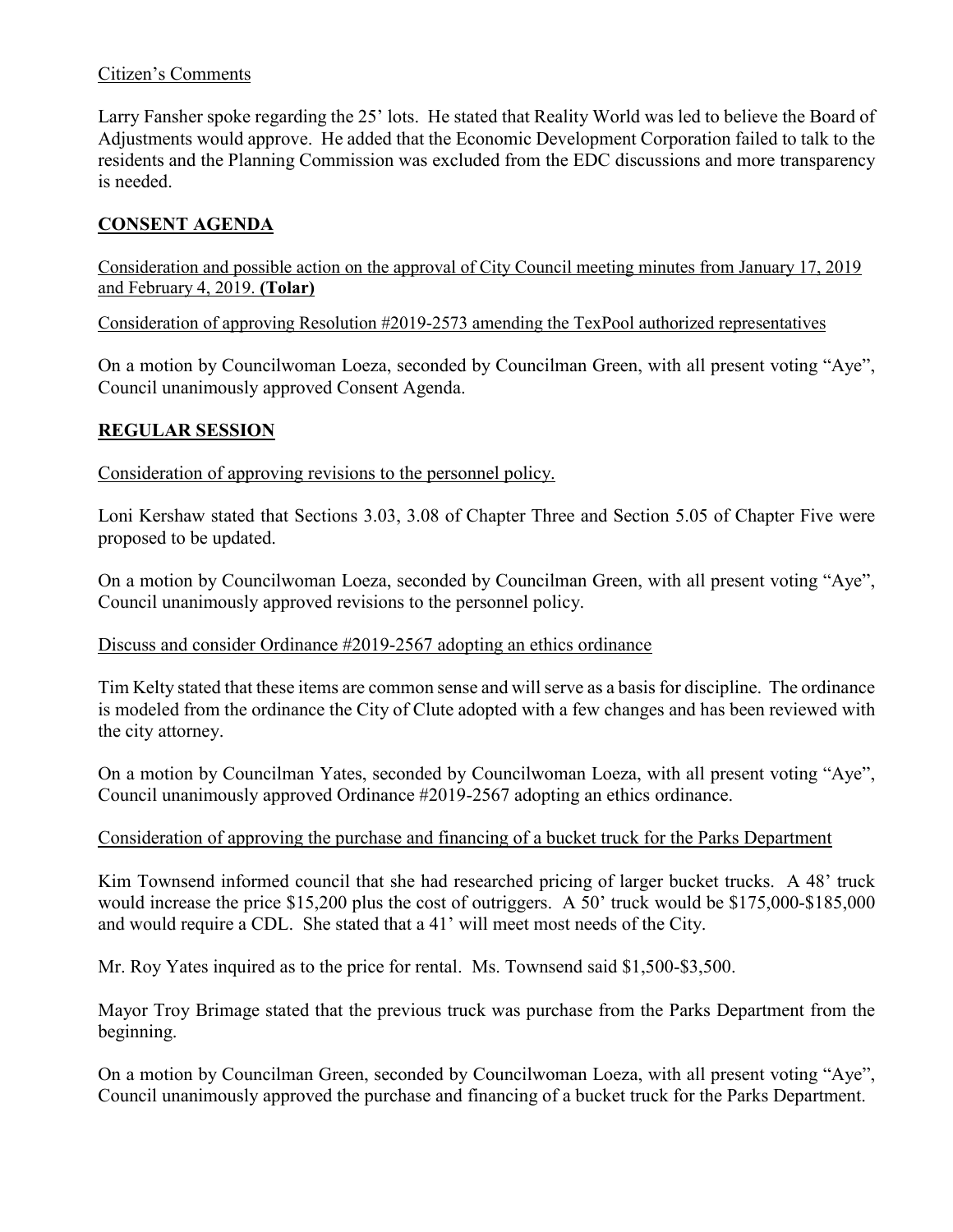# Consideration of contract for demolition of Old City Hall and a contract for asbestos abatement at the same location

Billy Shoemaker discussed the maintenance issues of Old City Hall including items being stored in there and the building is not climate controlled. He said there is a lot of asbestos in the building and he would negotiate the price to match Cherry's price. Contractors will be required to carry insurance.

On a motion by Councilman Green, seconded by Councilwoman Loeza, with all present voting "Aye", Council unanimously approved a contract with Houston Demolition Services for demolition of Old City Hall and a contract for asbestos abatement at the same location.

Consideration of contract for demolition of the Freeport Community House and a contract for asbestos abatement at the same location

Billy Shoemaker stated that there was very little asbestos at this location and exists on the walkway.

On a motion by Councilwoman Loeza, seconded by Councilman Yates, with all present voting "Aye", Council unanimously approved a contract with Houston Demolition Services for demolition of the Freeport Community House and a contract for asbestos abatement at the same location.

Consideration of approving Resolution 2019-2574 supporting a Emergency Services District #6 in Brazoria County, Texas.

Mayor Troy Brimage stated that this area is in our ETJ and is paid for by the residents in that area. It is recommended by the District Attorney and the County Commissioners.

On a motion by Councilwoman Loeza, seconded by Councilman Green, with all present voting "Aye", Council unanimously approved Resolution 2019-2574 supporting an Emergency Services District #6 in Brazoria County, Texas.

# **WORK SESSION:**

#### Mayor Troy T. Brimage announcements and comments

Mayor Brimage stated he had attended several local meetings and Freeport is being noticed for many positive things. Abagail Arias has been a blessing to Freeport and Chief Garivey has been a great example of community policing. The Daddy Daughter response has been great and many attendees have said that it was the best they had seen.

Councilman Green Ward A announcements and comments

Councilman Green stated 1014 West  $10<sup>th</sup>$  was having sewer issues due to the rain. He also stated some of the homes with recent sewer work in the back yards needed clean dirt.

Councilwoman Loeza Ward C announcements and comments

Councilwoman Loeza had nothing to report.

Councilman Yates Ward D announcements and comments